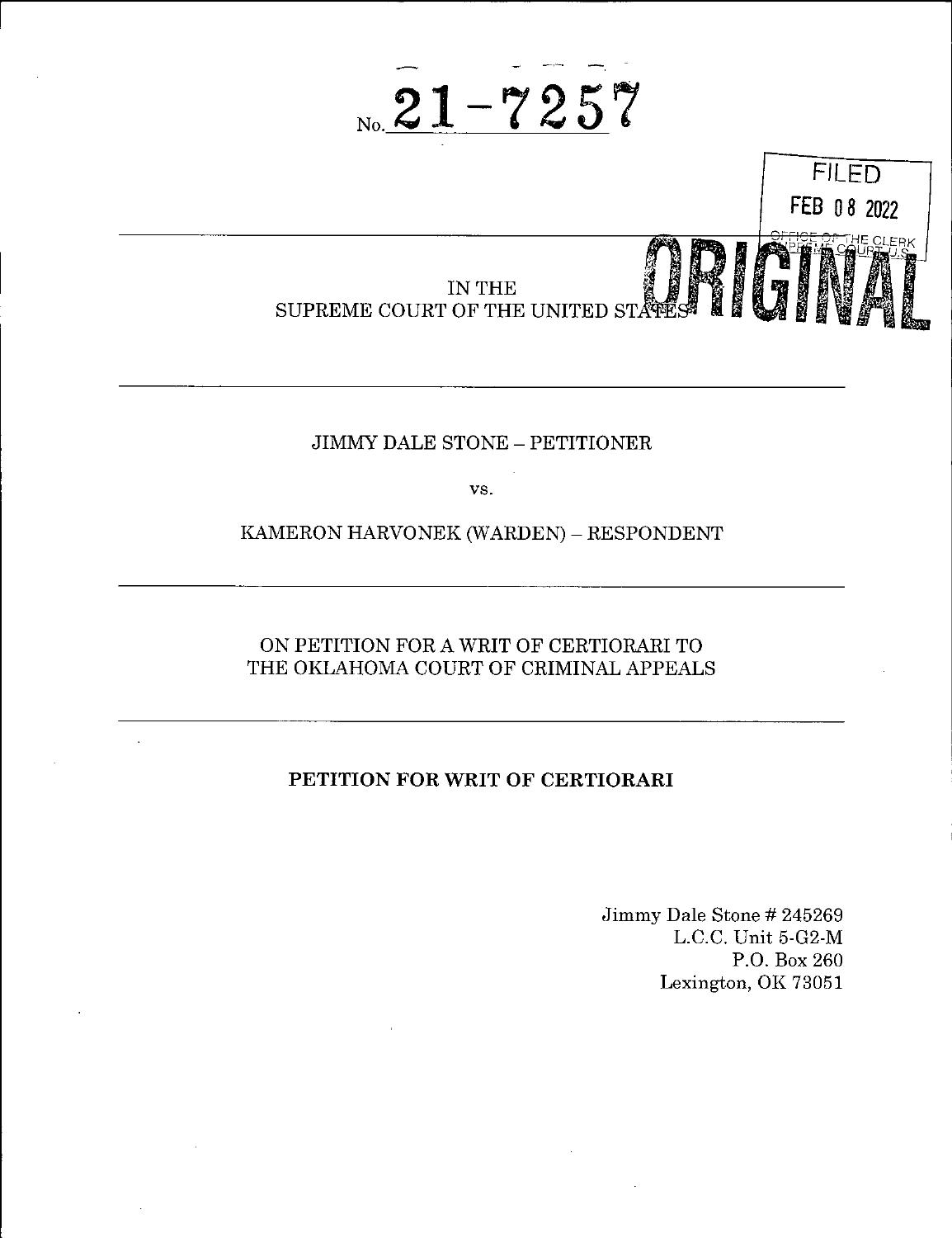## **QUESTIONS PRESENTED**

- 1) Did the Oklahoma Court of Criminal Appeals violate Mr. Stone's Fourteenth Amendment right to Due Process by:
	- a) affirming the district court's Denial of Mr. Stone's application for Post-Conviction relief even though Mr. Stone had shown *prima facie* evidence of his Indian Status and the locale of the alleged Crime?
	- b) affirming the district court's decision to deny Mr. Stone's application for Post-Conviction based on the erroneous legal analysis in *State ex rel. Matloff*v. *Wallace*, 2021 OK CR 21, P.3d ?
- 2) Whether Oklahoma courts may exercise criminal jurisdiction over a Choctaw Indian in violation of treaty provisions between the Choctaw Indians and the United States?
- 3) Does U.S. Constitution Art. 1, Section 8, deny criminal jurisdiction to any State absent a grant by Congress?
- 4) Since the State of Oklahoma did not enact Public Law 83-280, how can the State exercise jurisdiction over Indian territory?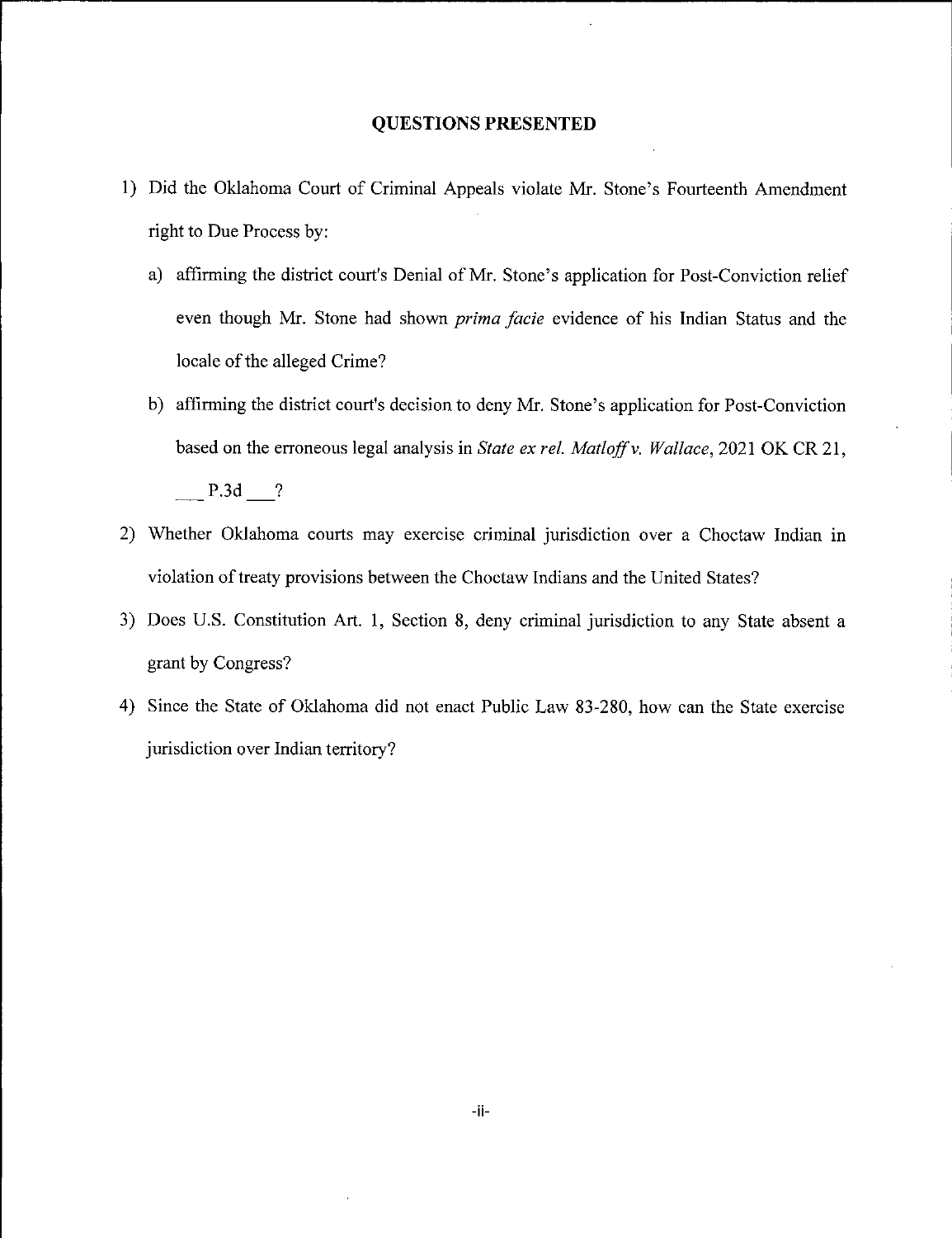## **LIST OF PARTIES**

All parties appear in the caption of the case on the cover page

l,

# **RELATED CASES**

*Stone* v. *State,* No. CF-16-370, Garvin County District Court, State of Oklahoma, Judgment entered September 20, 2021. (PCR denial)

*Stone* v. *State,* No. PC-2021-1226, Oklahoma Court of Criminal Appeals, Judgment entered, November 19, 2021. (OCCA Denial)

## **TABLE OF CONTENTS**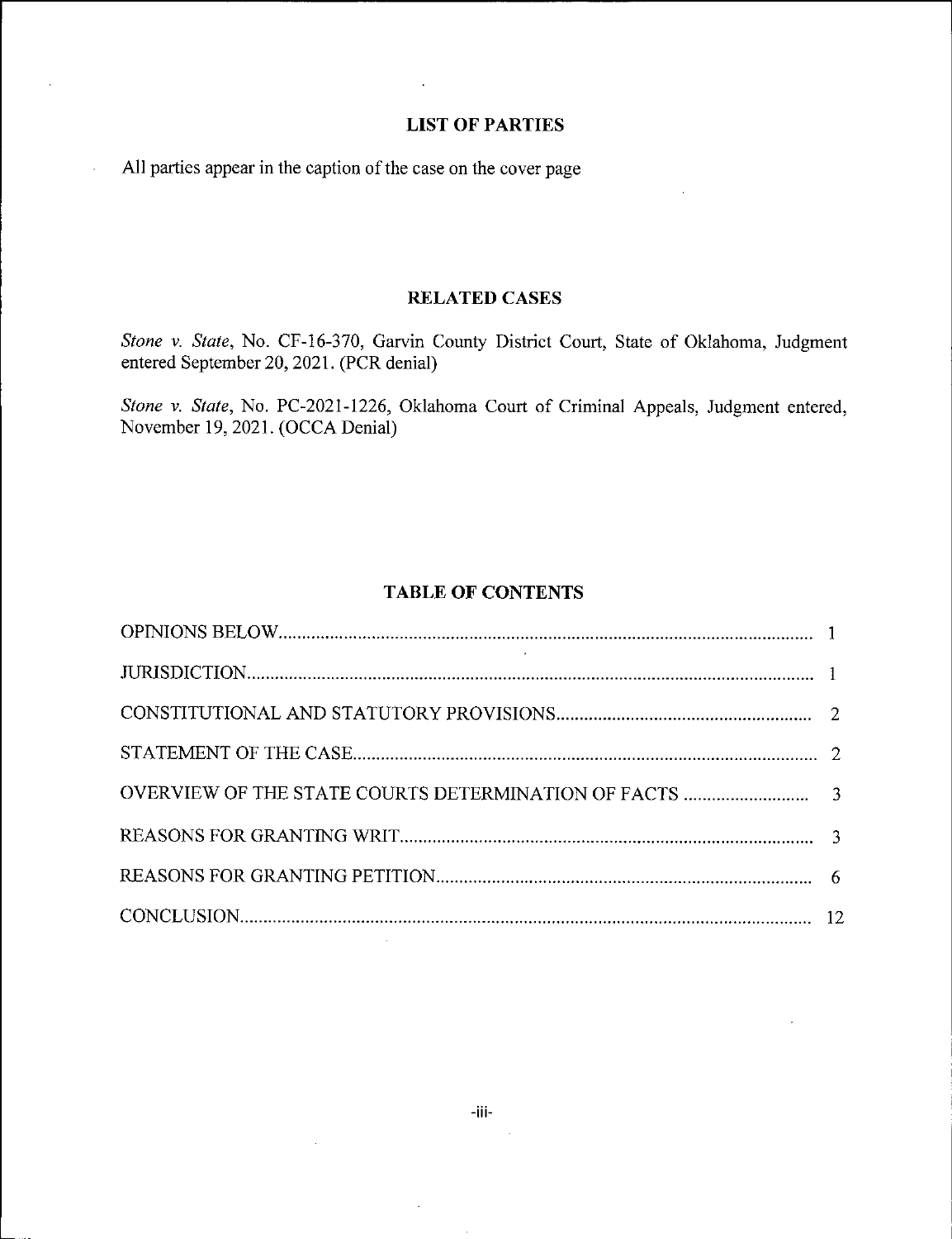# **INDEX TO APPENDICES**

 $\sim$ 

 $\hat{\boldsymbol{\beta}}$ 

 $\sim 10^7$ 

 $\sim 10^{11}$ 

| <b>APPENDIX A</b> | Order Affirming Denial of Post-Conviction Relief from the Oklahoma<br>Court of Criminal Appeals |  |  |
|-------------------|-------------------------------------------------------------------------------------------------|--|--|
| <b>APPENDIX B</b> | Findings of Fact and Conclusions of Law from Garvin County District<br>Court                    |  |  |
| APPENDIX C        | Amended Motion to Vacate Order Staying Post-Conviction Relief                                   |  |  |

 $\bar{\mathbf{r}}$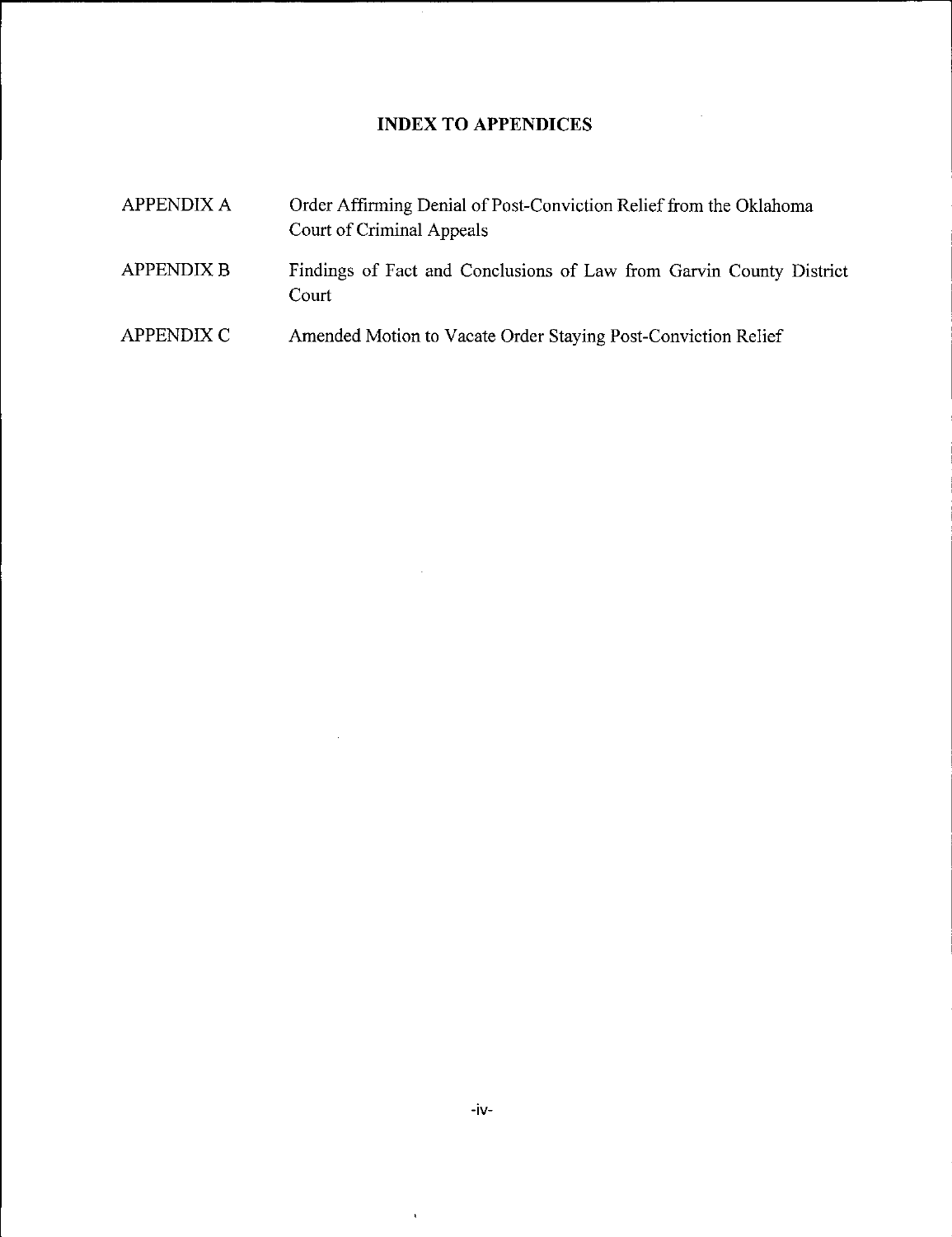# **U.S. Supreme Court Cases**

| Antoine v. Washington, 420 U.S. 194, 203, 95 S.Ct. 944, 43 L.Ed. 2d 129 (1975) 9 -        |
|-------------------------------------------------------------------------------------------|
|                                                                                           |
|                                                                                           |
|                                                                                           |
| Griffith v. Kentucky, 479 U.S. 314, 328, 107 S.Ct. 708, 93 L.Ed.2d 649 (1987)  5 -        |
|                                                                                           |
|                                                                                           |
| Minnesota v. Mille Lacs Band of Chippewa Indians, 526 U.S. 172, 196 (1999)  7 -           |
| Montgomery v. Louisiana, 570 U.S. 190, 136 S.Ct. 718, 193 L.Ed.2d 599 (2016) - 5 -, - 6 - |
|                                                                                           |
|                                                                                           |
|                                                                                           |
| Southern Surety Company v. State of Oklahoma, 241 U.S. 582, 585-586 (1916) 11 -           |
|                                                                                           |
|                                                                                           |
|                                                                                           |
|                                                                                           |
| Washington State Department of Licensing v. Cougar Den, 139 S.Ct. 1000 (2019)  6 -        |
| <b>U.S. Court of Appeals Tenth Circuit Cases</b>                                          |

 $\hat{\mathbf{v}}$ 

*United States* v. *Sands,* 968 F.2d 1058, 1062 (10th Cir. 1992) - 12-

**U.S. Court of Appeals (Outside Tenth Circuit)**

 $\cdot$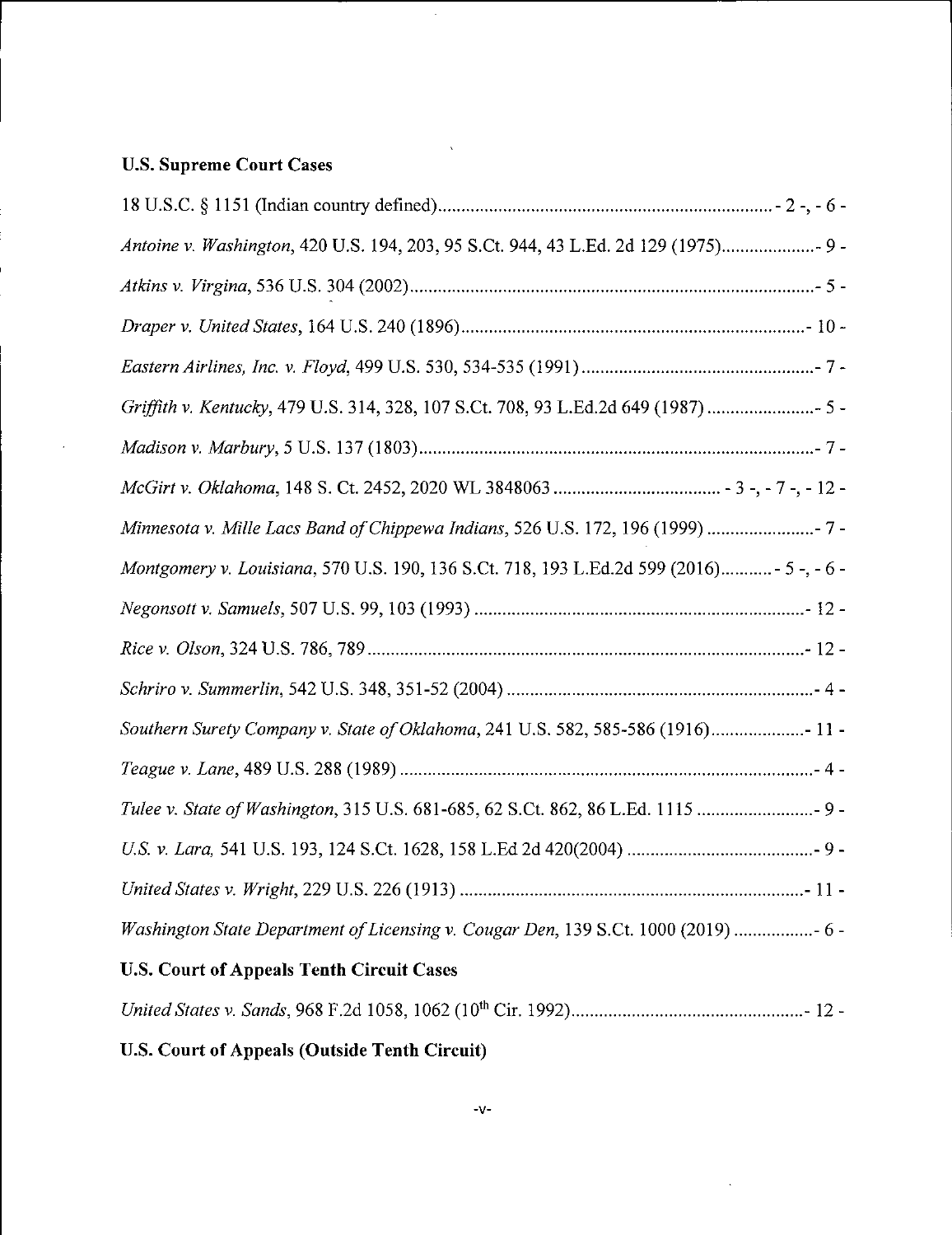| Confederated Bands of the Yakima Indian Nation v. Washington, 550 F.2d 443 (9 <sup>th</sup> Cir. 1977)  -<br>$10 -$ |
|---------------------------------------------------------------------------------------------------------------------|
|                                                                                                                     |
|                                                                                                                     |
|                                                                                                                     |
|                                                                                                                     |
| <b>Oklahoma State Cases</b>                                                                                         |
|                                                                                                                     |
|                                                                                                                     |
|                                                                                                                     |
|                                                                                                                     |
|                                                                                                                     |
|                                                                                                                     |
|                                                                                                                     |
| <b>Oklahoma State Statutes</b>                                                                                      |
|                                                                                                                     |
| <b>Oklahoma Constitutional Provisions</b>                                                                           |
|                                                                                                                     |
|                                                                                                                     |
|                                                                                                                     |
|                                                                                                                     |
|                                                                                                                     |
|                                                                                                                     |
|                                                                                                                     |
|                                                                                                                     |

 $\ddot{\phantom{a}}$ 

 $\hat{\epsilon}$ 

 $\hat{\boldsymbol{\alpha}}$ 

 $\hat{\boldsymbol{\beta}}$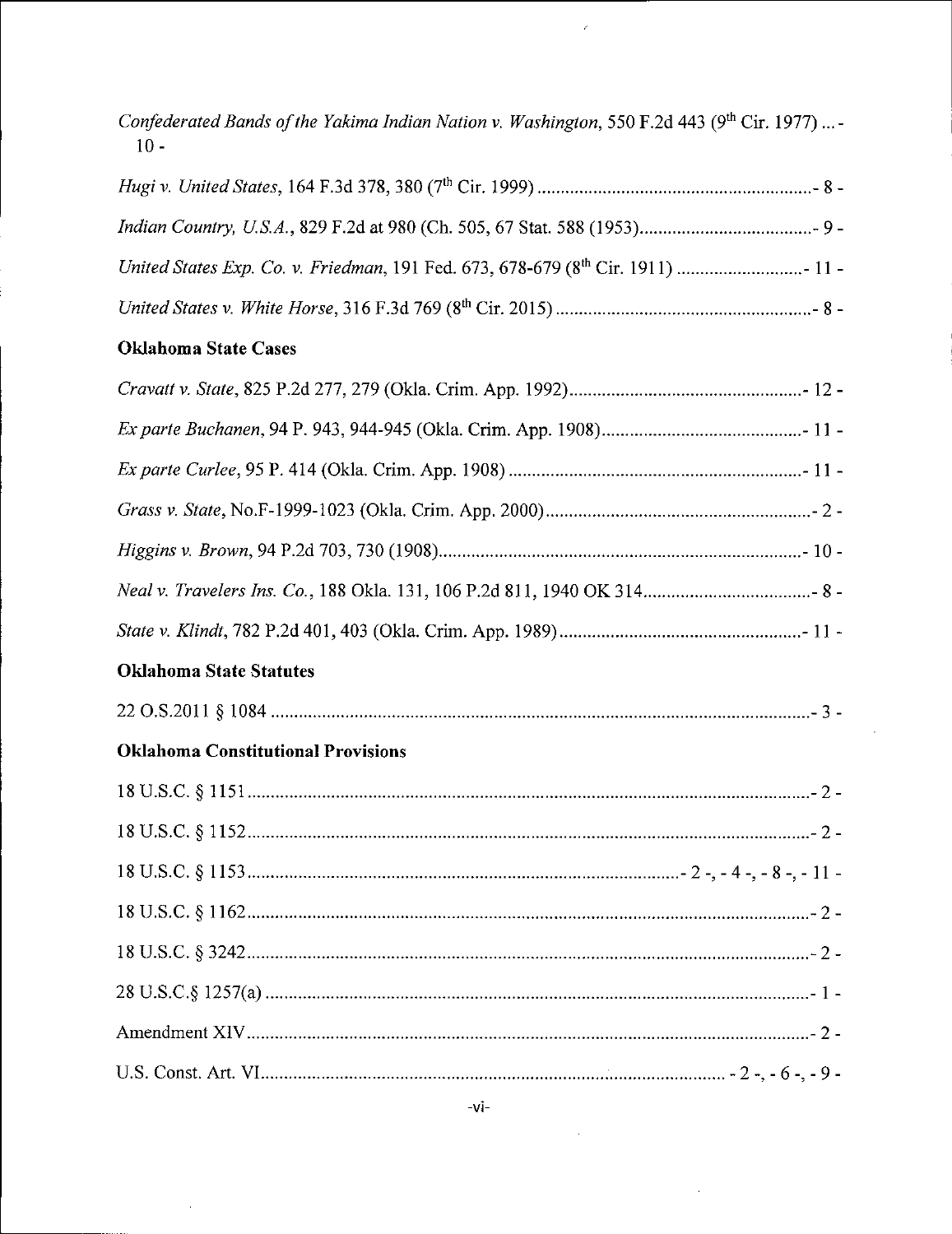# **Federal Statutes**

| <b>Contractor</b>                     |  |
|---------------------------------------|--|
|                                       |  |
|                                       |  |
| <b>Other Citations</b>                |  |
|                                       |  |
|                                       |  |
|                                       |  |
|                                       |  |
|                                       |  |
|                                       |  |
|                                       |  |
|                                       |  |
| <b>Federal/Indian Treaties</b>        |  |
|                                       |  |
|                                       |  |
|                                       |  |
|                                       |  |
|                                       |  |
|                                       |  |
| <b>Bureau of Indian Affairs Cases</b> |  |
|                                       |  |
|                                       |  |

 $\sim 10^{-1}$ 

 $\sim 10^{11}$  km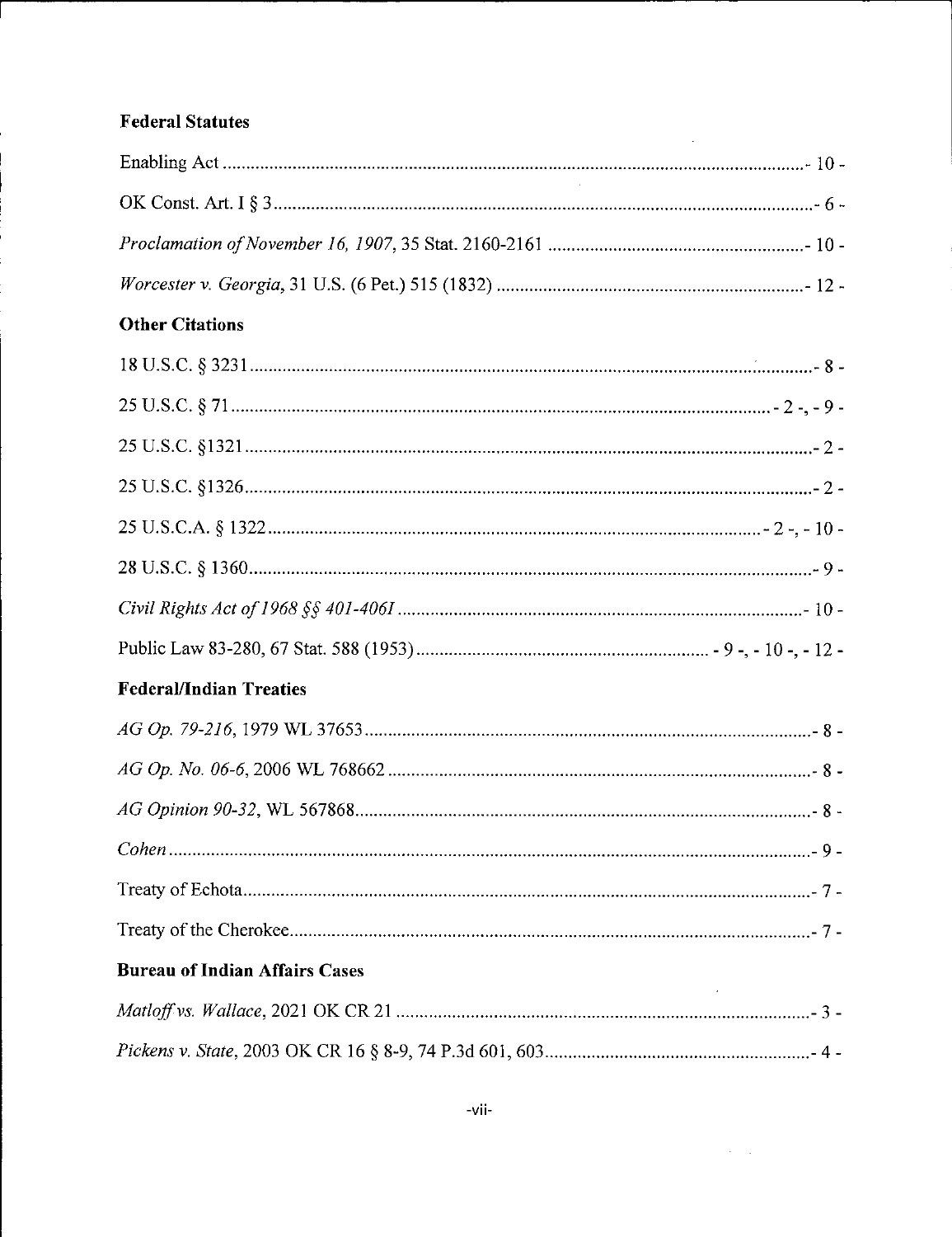## **IN THE**

# **SUPREME COURT OF THE UNITED STATES**

## **PETITION FOR WRIT OF CERTIORARI**

Petitioner respectfully prays that a Writ of Certiorari issue to review the judgment below.

## **OPINIONS BELOW**

The opinion of the Oklahoma Court of Criminal Appeals, Nov. 19, 2021, appears at Appendix A to the petition and is unpublished.

The opinion of the Garvin County District Court, Sep. 20, 2021, appears at Appendix B to the petition and is unpublished.

## **JURISDICTION**

The date on which the Oklahoma Court of Criminal Appeals decided my case was November 19, 2021.

The jurisdiction of this Court is invoked under 28 U.S.C.§ 1257(a).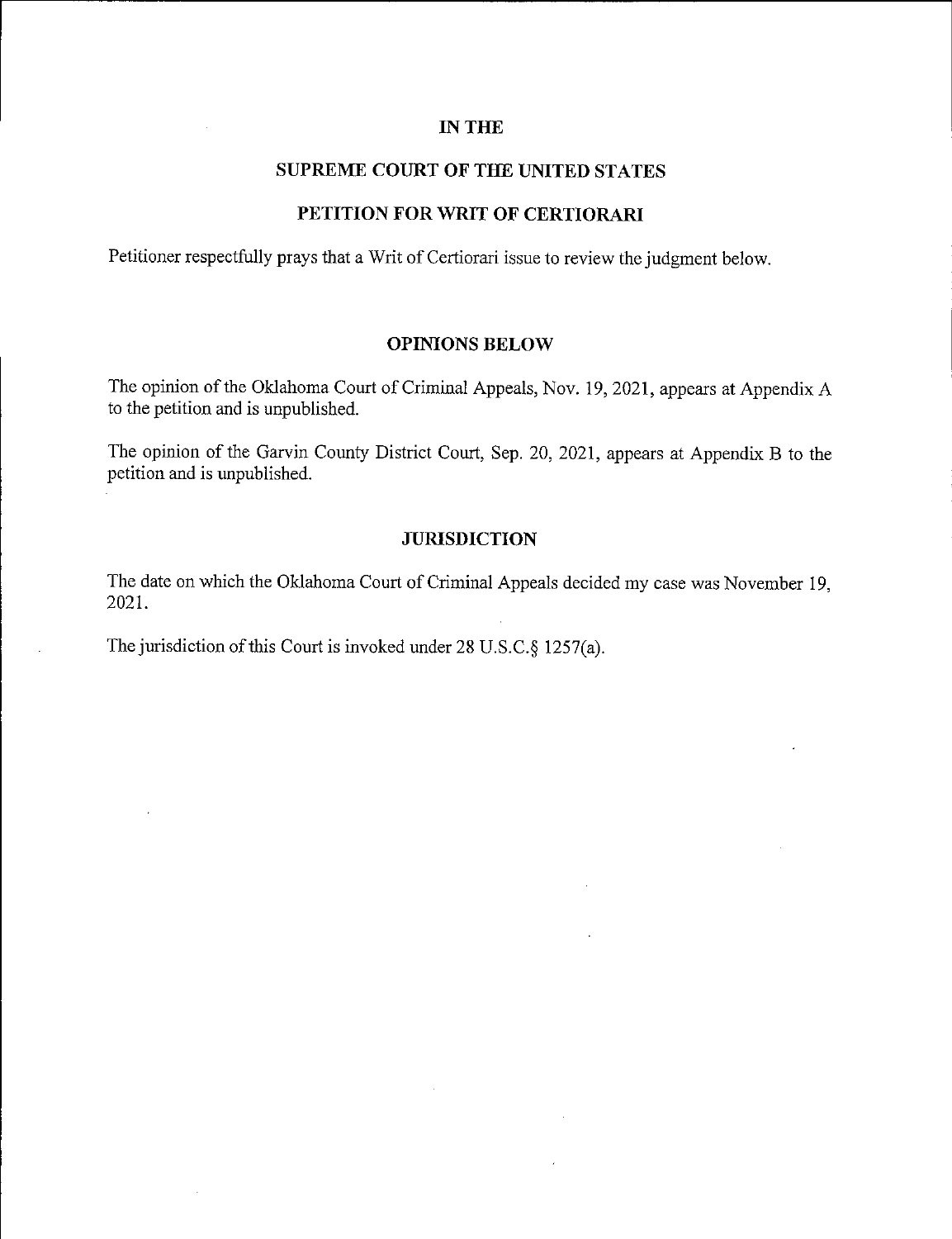## **CONSTITUTIONAL AND STATUTORY PROVISIONS INVOLVED**

#### **CONSTITUTIONAL PROVISIONS**

Amendment XIV (Due Process)

U.S. Const. Art. VI cl. 2 (Supreme Law of The Land)

## **STATUTORY PROVISIONS**

18 U.S.C. § 1151 (Indian country defined)

18 U.S.C. § 1152 (Laws governing)

18 U.S.C. § 1153 (Offenses committed within Indian country)

18 U.S.C. § 1162(b) (State jurisdiction over offenses committed by or against Indians in the

Indian country)

18 U.S.C. § 3242 (Indians committing certain offenses; acts on reservations)

25 U.S.C. § 71 (Future treaties with Indian tribes)

25 U.S.C. §1321(a) (Assumption by State of Criminal Jurisdiction)

25 U.S.C. §1322(a) (Assumption by State of Civil Jurisdiction)

25 U.S.C. §1326 (Special election)

## **STATEMENT** OF THE **CASE**

The Petitioner, Jimmy Stone, was convicted of <sup>3</sup> Counts of Lewd Acts in the District Court of Garvin County on June 6, 2018. Mr. Stone was sentenced to <sup>3</sup> Life Sentences running concurrent on June 6, 2018. On November 19, 2021, the Oklahoma Court of Criminal Appeals, hereinafter OCCA, issued a summary opinion affirming the judgement and sentence of the District Court. *Stone* v. *State,* No. PC-2021-1226 .

*-2-*

 $\mathcal{J}$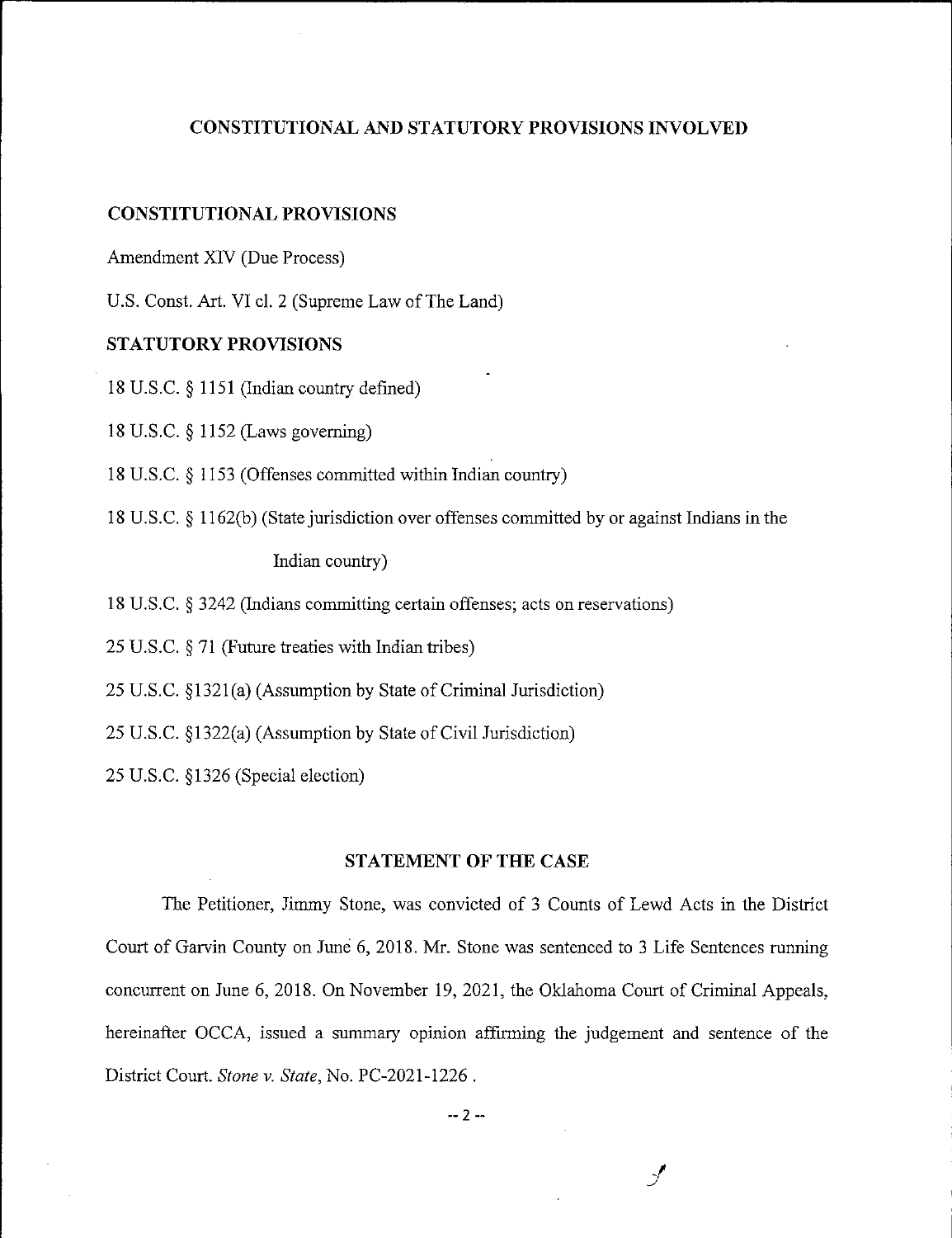## **OVERVIEW OF THE STATE COURTS DETERMINATION OF FACTS**

On August 31, 2020, Mr. Stone filed the instant application for post-conviction relief in the District Court of Garvin County based on the U.S. Supreme Court ruling of *McGirt v. Oklahoma,* 148 S. Ct. 2452, 2020 WL 3848063. Mr. Stone's propositions included a claim that the District Court lacked jurisdiction to charge, try, and sentence him being that he is a member of the Choctaw Nation, and that his alleged crime occurred within the boundaries of the historic Chickasaw Nation Reservation.

Mr. Stone's Post-Conviction application was stayed by the District Court on June 28, 2021, pending the outcome of*Bosse v. State,* <sup>2021</sup> OK CR 3, f 21, <sup>484</sup> P.3d 286, 293-94.

On September 20, 2021, the District Court entered an Order denying Petitioner's application without conducting an evidentiary hearing pursuant to 22 O.S.2011 § 1084. The District Court denied Mr. Stone's Post-Conviction Application for lack of Subject Matter Jurisdiction based upon the ruling by the OCCA in *Matloff* v. *Wallace*, 2021 CR OK 21, P.3d , stating "*McGirt* [...] shall not apply retroactively to void a conviction that was final at the time *McGirt* was decided."

#### **REASONS FOR GRANTING THE WRIT**

Mr. Stone filed a Post-Conviction Application based on the recent U.S. Supreme Court ruling in *McGirt vs. Oklahoma,* 140 S.Ct. 2454 (2020). Due to the OCCA'S ruling in *Matloff*vs. *Wallace,* 2021 OK CR 21, the district court erroneously ruled that the ruling in *McGirt* created new procedural rules and that the ruling was not retroactive to the cases that have been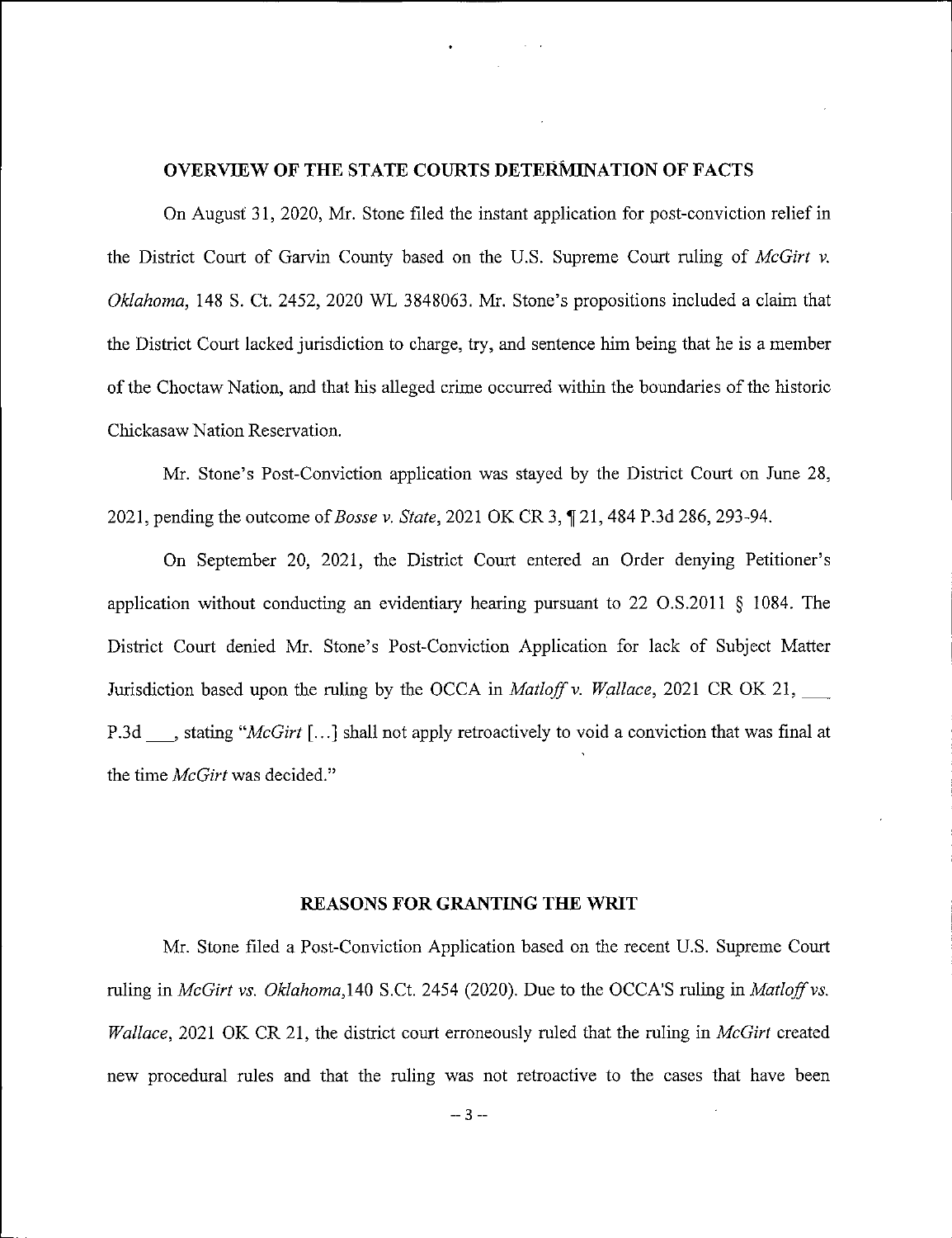adjudicated beyond direct appeal. However, no new rule was created by the *McGirt* ruling and this ruling did not circumvent the fact that jurisdictional issues cannot be waived.

Despite being clearly presented with this issue, the decision in *Matloff*did not address the issue of whether the rule in *McGirt* is substantive. "New substantive rules generally apply retroactively" while "[n]ew rules of procedure... generally do not." *Schriro* v. *Summerlin*, 542 U.S. 348,351-52 (2004)

New rules of criminal procedure generally apply to cases pending on direct appeal when the rule is announced, with no exception for cases where the rule is a clear break with the past law." See *Carter* v. *State*, 2006 OK CR 42, § 4, 147 P.3d 243, 244 (citing *Griffith* v. *Kentucky,* 479 U.S. 314, 323 (1987)) (applying new instructional rule of*Anderson* v. *State,* 2006 OK CR 6, 130 P.3d 273) citing *Matloffvs. Wallace,* 2021 OK CR 21.

By holding that *McGirt* is a mere procedural rule, that is not retroactive to cases on collateral review, the OCCA has sought to preserve legally void convictions that the state never had authority to impose.

*McGirt* gave effect to a fundamental structural principle governing criminal jurisdiction over Indian-Country crimes: states have no authority to prosecute crimes covered by the Major Crimes Act. 18U.S.C. § 1153.

Following *Teague* v. *Lane,* 489 U.S. 288 (1989) and its progeny, we would apply a new *substantive* rule to fmal convictions if it placed certain primary (private) conduct beyond the power of Legislature to punish, or categorically barred certain punishments for classes of persons because of their status (capital punishment of persons with insanity or intellectual disability, or juveniles, for example.) See, e.g., *Pickens* v. *State,* 2003 OK CR 16 § 8-9, 74 P.3d 601, 603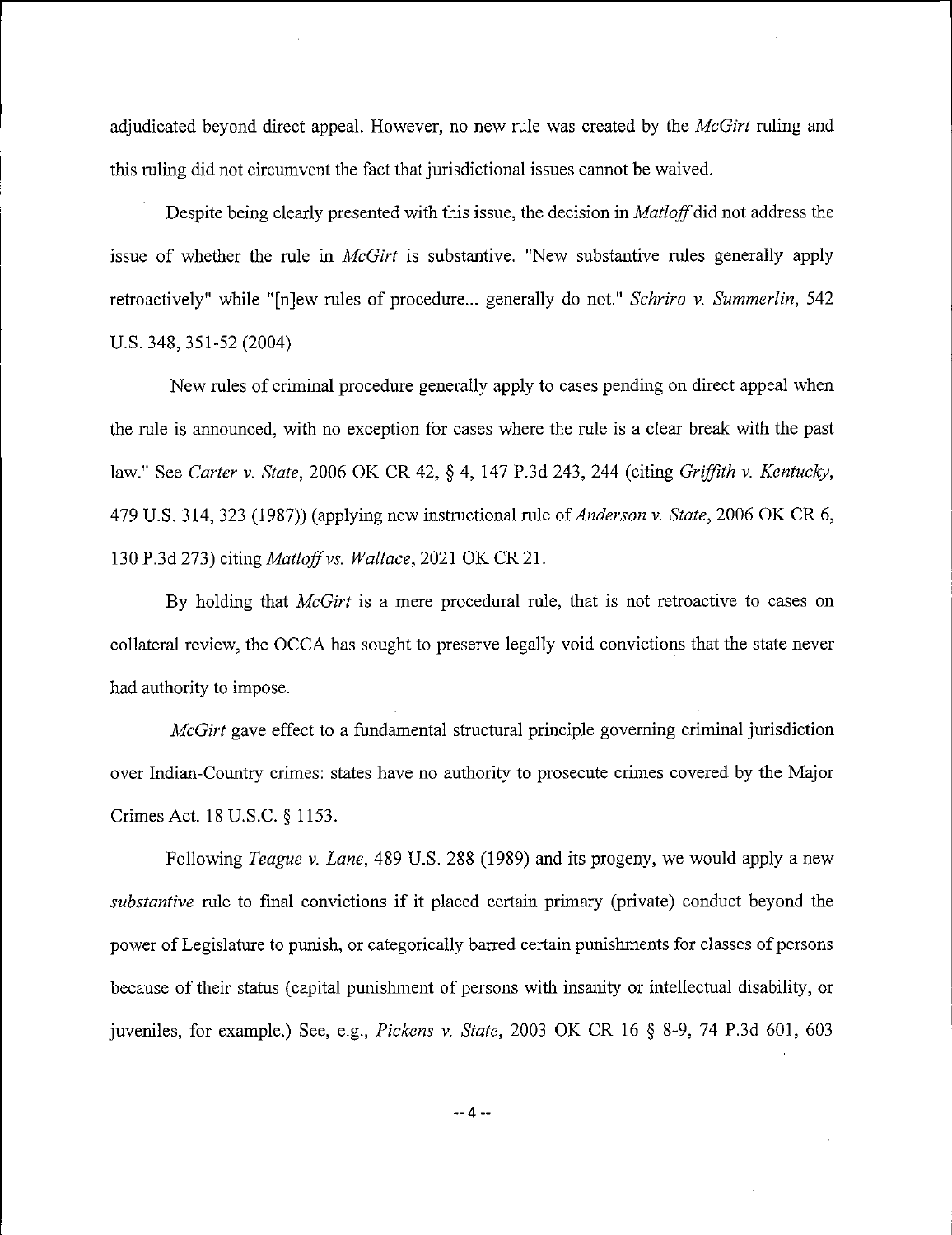(retroactively applying *Atkins* v. *Virginia,* 536 U.S. 304 (2002) because Atkins barred capital punishment for persons with intellectual disability).

" Substantive rules" of constitutional law for criminal cases, which are not subject to the *Teague* general bar on retroactively applying new constitutional rules of criminal procedure to convictions that were final when the new rule was announced, included rules forbidding criminal punishment of certain primary conduct, as well as rules prohibiting a certain category of punishment for a class of defendants because of their status or offense. *Montgomery* v. *Louisiana*, 570 U.S. 190, 136 S.Ct. 718, 193 L.Ed.2d 599 (2016). A conviction under an unconstitutional law is not merely erroneous, but it is illegal and void, and cannot be a legal cause of imprisonment. *Ibid.* 

If, however, the Constitution establishes a rule and requires that the rule have retroactive application, then a state court's refusal to give the rule retroactive effect is reviewable by this Court. *Griffith* v. *Kentucky,* 479 U.S. 314, 328, 107 S.Ct. 708, 93 L.Ed.2d 649 (1987) citing *Montgomery*, *supra.*

The State of Oklahoma had no jurisdiction to charge, try, or sentence Mr. Stone due to his arrest being within the boundaries of the Chickasaw Nation and because of his tribal membership in the Choctaw Nation.

The District Court of Garvin County never had subject matter jurisdiction in Mr. Stone's case to ever charge Mr. Stone with a crime, effectively ignoring the Treaty with the Chickasaw, 1866, Article 13 which states in part:

> "The Chickasaw also agree that a court or courts may be established by the United States in said Territory, with such jurisdiction and organized in such a manner as may be prescribed by law; *provided,* that the judicial tribunals of the nation shall be

> > **-5-**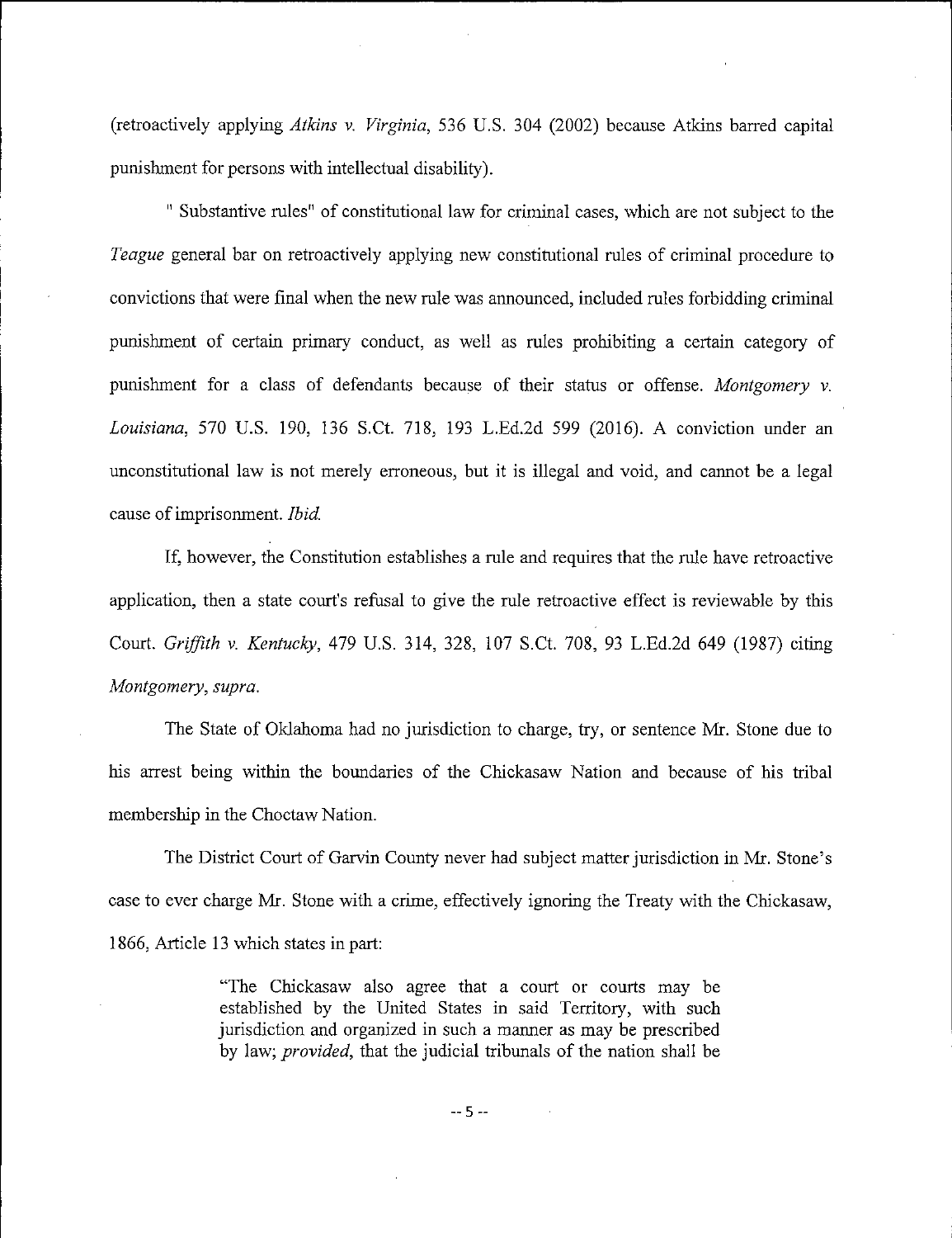allowed to retain **exclusive** jurisdiction in all civil and criminal cases arising within their country....''(Emphasis added)

The State of Oklahoma has no authority to leave in place a conviction or sentence that violates a substantive rule, regardless of whether the conviction or sentence became final before the rule was announced. "The retroactive application of substantive rules of federal constitutional rule does not implicate a State's weighty interests in ensuring the finality of convictions and sentences; no resources marshaled by a State could preserve a conviction or sentence that the Constitution deprives the State of power to impose." Quoting *Montgomery* v. *Louisiana,* 570 U.S. 190, 136 S.Ct. 718, 193 L.ed.2d 599 (2016)

#### **REASONS FOR GRANTING THE PETITION**

For nearly all of its history, the State of Oklahoma has ignored or violated the United States Constitution (USCA Const. Art. VI § 2), treaties with Indian tribes, federal statutes (18 U.S.C. 1151-1153), decisions of this High Court, and most ashamedly, its own constitution (OK Const. Art. I  $\S$  3) when it comes to the prosecution of Indians. Sadly, federal authorities responsible for holding Oklahoma to the rule of law have been complicit in Oklahoma's rebellion.

As recently as October 2018, this Court held that treaties matter. *Washington State Department ofLicensing v. Cougar Den,* 139 S.Ct. 1000(2019).

In Mr. Stone's Post-Conviction Application, he claimed that only his tribe or the Federal Government had the authority to prosecute him through treaties established with the Chickasaw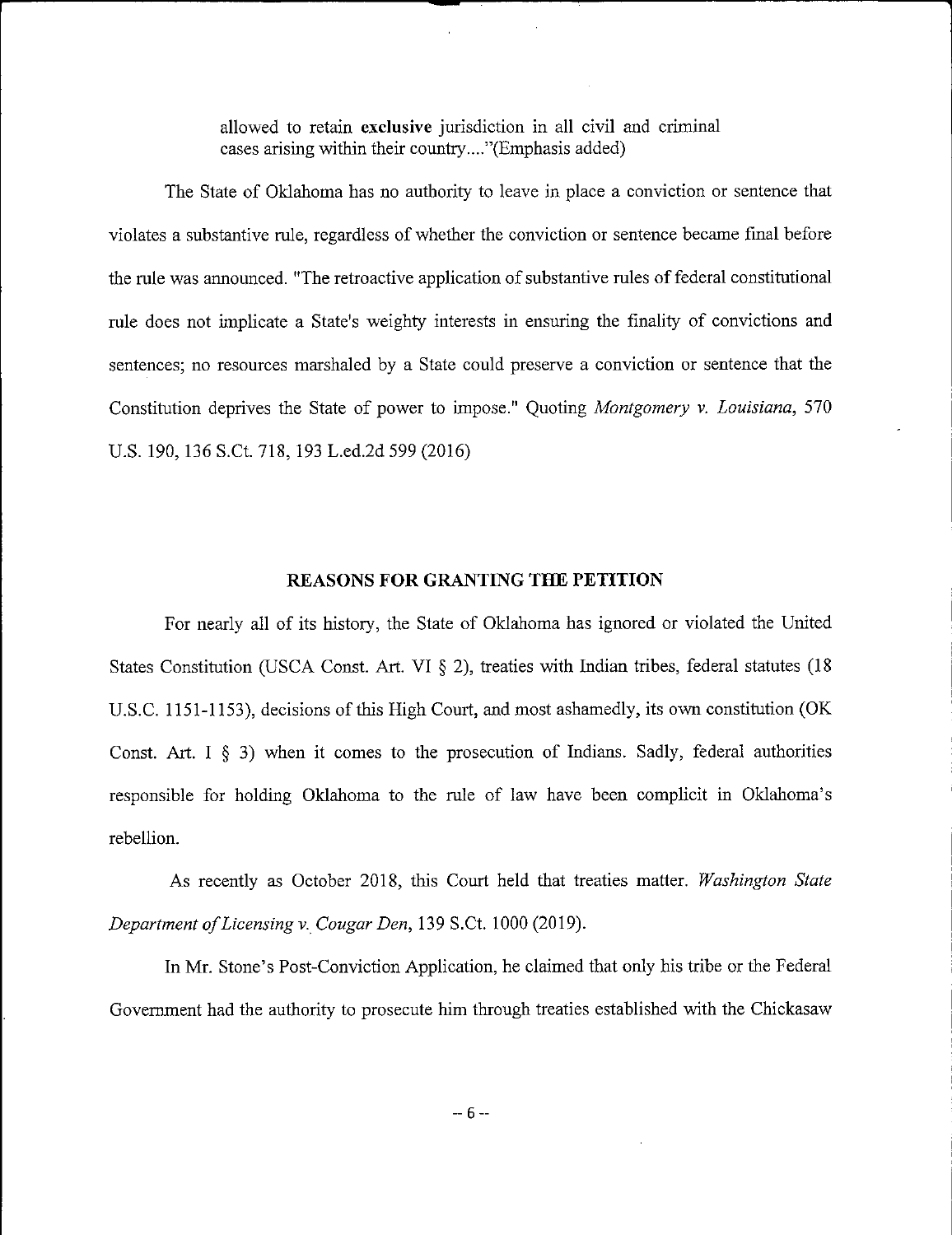Nation based on this Court's ruling in *McGirt* which has effectively confirmed tribal sovereignty

for the Cherokee Nation.

In 1835, articles of the Treaty of Echota, Article 5 states:

"The United States hereby covenant and agree that the lands ceded to the Cherokee Nation in the forgoing article shall, in no future time without their consent, be included within the territorial limits or jurisdiction of any state or territory."

See also, The Treaty of the Chickasaw, 1866, Article 13, which states:

" The Chickasaw also agree that a court or courts may be established by the United States in said Territory, with such jurisdiction and organized in such a manner as may be prescribed by law; *provided*, that the judicial tribunals of the Nation shall be allowed to retain exclusive jurisdiction in all civil and criminal cases arising within their country in which members of the nation, by nativity or adoption, shall be the only parties, or where the cause of action shall arise in the Cherokee Nation, except as otherwise provided in this treaty."

As Justice Neil Gorsuch explained in a concurring opinion, "'We are charged with adopting the interpretation most consistent with the treaty's original meaning.' *Eastern Airlines, Inc.* v. *Floyd*, 499 U.S. 530, 534-535 (1991)." He further explained, "When we're dealing with a tribal treaty, too, we must 'give effect to the terms as the Indians themselves would have understood them.' *Minnesota* v. *Mille Lacs Band of Chippewa Indians,* 526 U.S. 172, 196 (1999)."

This Court's responsibility is to state "what the law is," *Madison* v. *Marbury,* 5 U.S. 137 (1803) and that no State is above the law. The law states that only the federal government or the Chickasaw Nation may prosecute an Indian for crimes in the State of Oklahoma. In no case does the State ofOklahoma possess the right to prosecute an Indian on tribal land.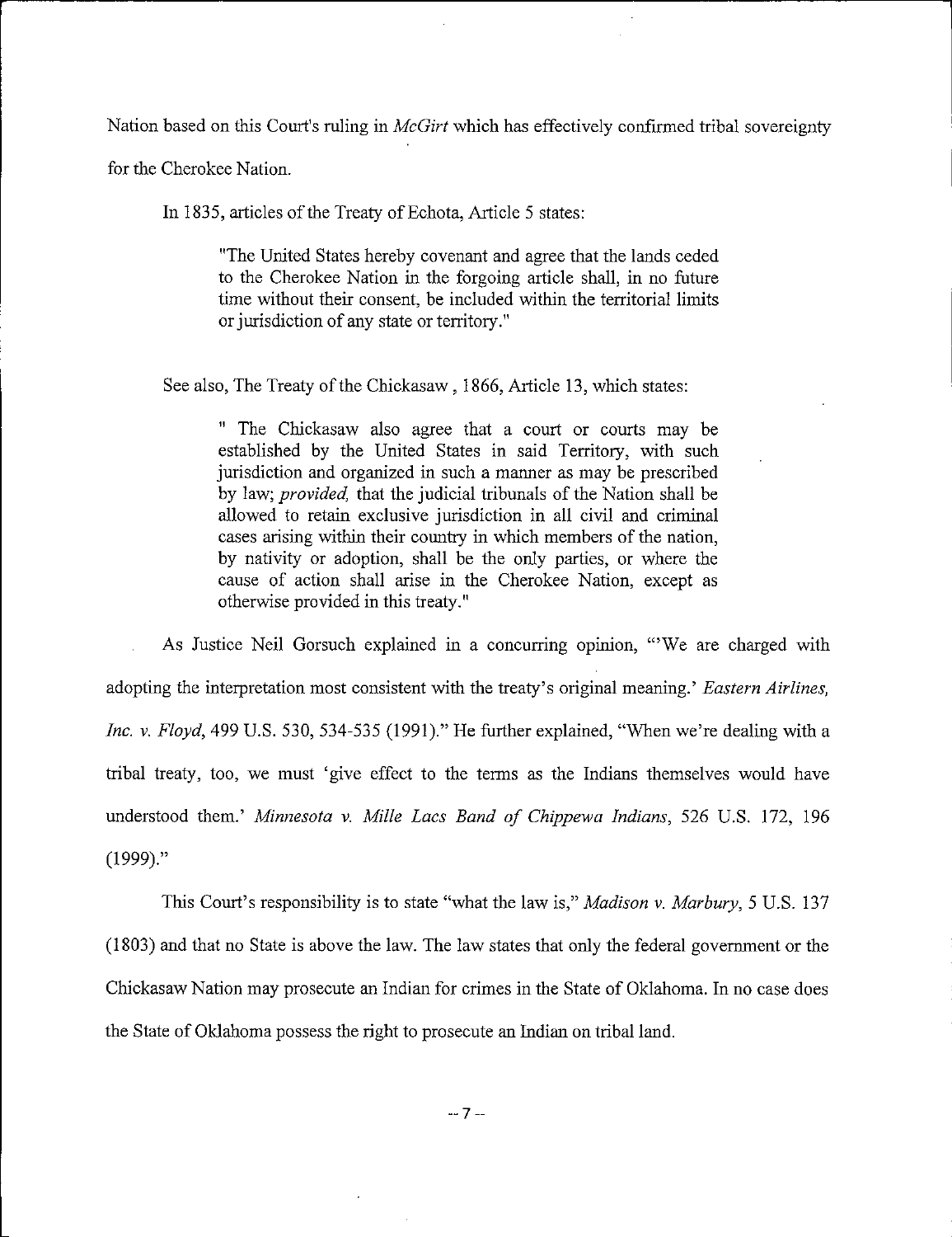According to the Major Crimes Act<sup>1</sup>, certain crimes committed by Indians in Indian Country are within the exclusive jurisdiction of the federal government. "A state or local police officer who arrested an individual for the commission of a federal crime **would** have to turn that individual over to the appropriate federal authorities. The crime must still be prosecuted in the appropriate sovereigns' tribunal, and according to that sovereign's laws." See *AG Opinion 90-32,* WL 567868. "...Generally speaking, primary jurisdiction over land that is Indian Country rests with the Federal Government and the Indian tribe inhabiting it and now with the states." See *AG Op. No. 06-6*, 2006 WL 768662. "...It being understood that any prosecution would have to occur in the Federal Court." S*eeAGOp. 79-216,*1979 WL 37653. (Emphasis added)

The state court has no authority to pronounce a valid judgment. Therefore, to rule against Mr. Stone's Federal claims would be equally void, as it had no jurisdiction in the first instance, as this case involves questions of federal law and statutes. The Oklahoma Supreme Court noted that, "...the lack of judicial power inheres in every stage of the proceedings by which color of authority is sought to be imparted to the void judgment, and a subsequent order by the same court denying a motion to vacate such void judgment, is likewise void for the same reasons." *Nealv. Travelers Ins. Co.,* 188 Okla. 131, 106P.2d811, 1940 OK314

As Judge Easterbrook succinctly observed, "...subject matter jurisdiction in every federal criminal prosecution comes from 18 U.S.C. § 3231 'that's the beginning and the end of the jurisdictional inquiry..." *Hugi v. United States*, 164 F.3d 378, 380 (7<sup>th</sup> Cir. 1999) quoting *United States v. White Horse,* 316 F.3d 769 (8th Cir. 2015).

<sup>&</sup>lt;sup>1</sup> 18 U.S.C. 1153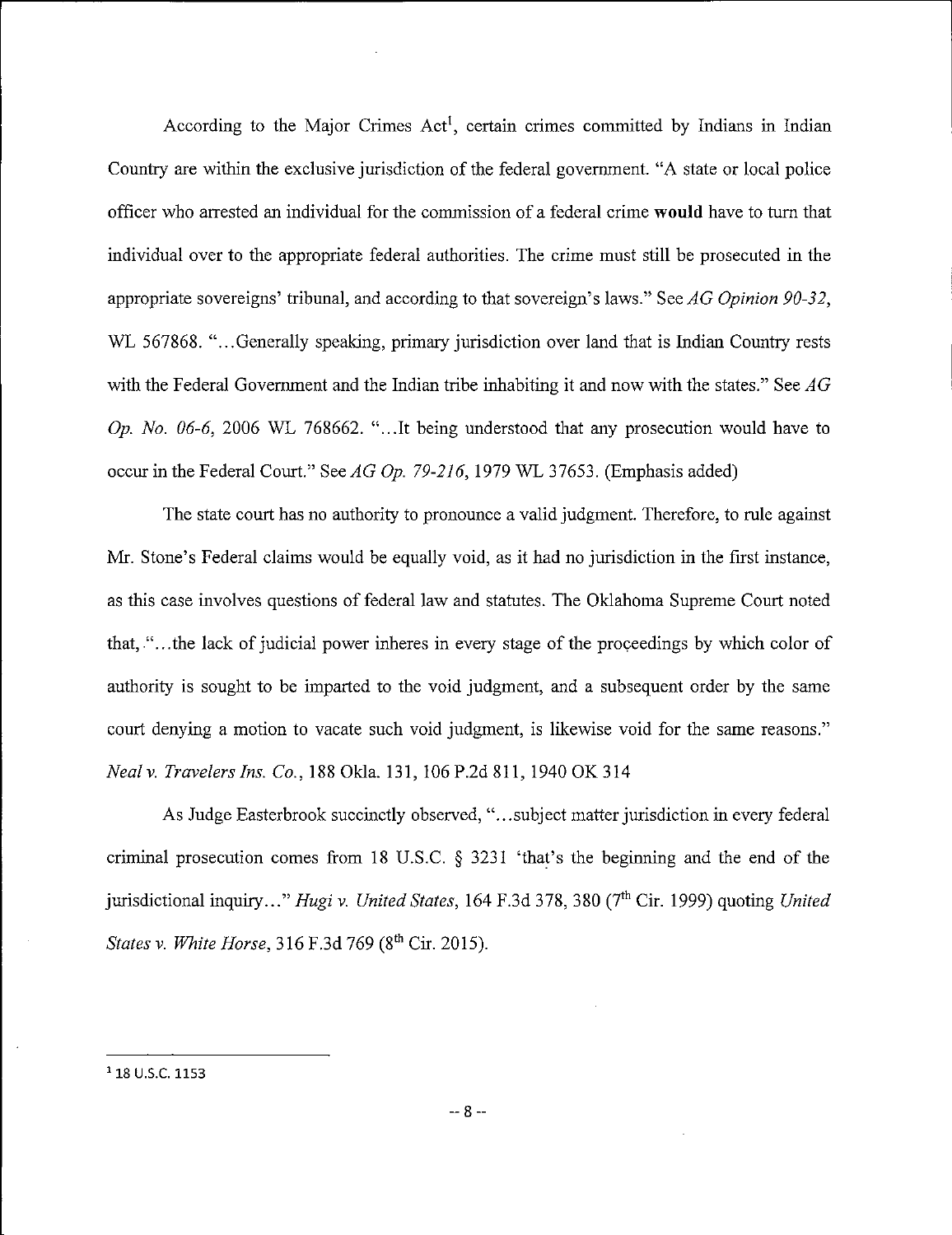U.S. Const. Art. VI cl. 2 Supreme Law of the land states,

"This Constitution and the Laws of the United States which shall be made in Pursuance thereof; and all Treaties made, or which shall be made, under the Authority of the United States, shall be the supreme Law of the Land, and the Judges in every State shall be bound thereby in any Thing in the Constitution or Laws of any States to the Contrary notwithstanding."

The Indian Treaties are still in force and preserved as this Court noted in *U.S.* v. *Lara,* 541 U.S. 193, 124 S.Ct. 1628, 158 L.Ed 2d 420(2004), "We recognize that in 1871 Congress ended the practice of entering into treaties with the Indian Tribes. 25 U.S.C. § 71, stating that tribes are not entities 'with whom the United States may contract by treaty.'" But the statute saved existing treaties from being "invalidated or impaired," *ibid.,* and the Supreme Court has explicitly stated that the statute "in no way affected Congress' plenary powers to legislate on problems of Indians," *Antoine v. Washington*, 420 U.S. 194, 203, 95 S.Ct. 944, 43 L.Ed. 2d 129 (1975). Any state argument to the contrary cannot withstand the voluminous evidence that the federal government today treats Oklahoma Tribes and their territory the same as it treats tribes and their lands elsewhere.

One important law enacted in 1953, Public Law 83-280, 67 Stat. 588 (1953)(hereinafter, Public Law 280) addressed state jurisdiction. It allowed some states to assert limited civil and broad criminal jurisdiction in Indian country. *Indian Country, U.S.A.*, 829 F.2d at 980 (Ch. 505, 67 Stat. 588 (1953)(codified as amended at 18 U.S.C. § 1162, 25 U.S.C. §§ 1321-1326, 28 U.S.C. § 1360)). Public Law 280 delegated to five, later six states, jurisdiction over most crimes throughout most of the Indian country within their borders. *Cohen* at 537. It offered any other state the option of accepting the same jurisdiction until a 1968 amendment made subsequent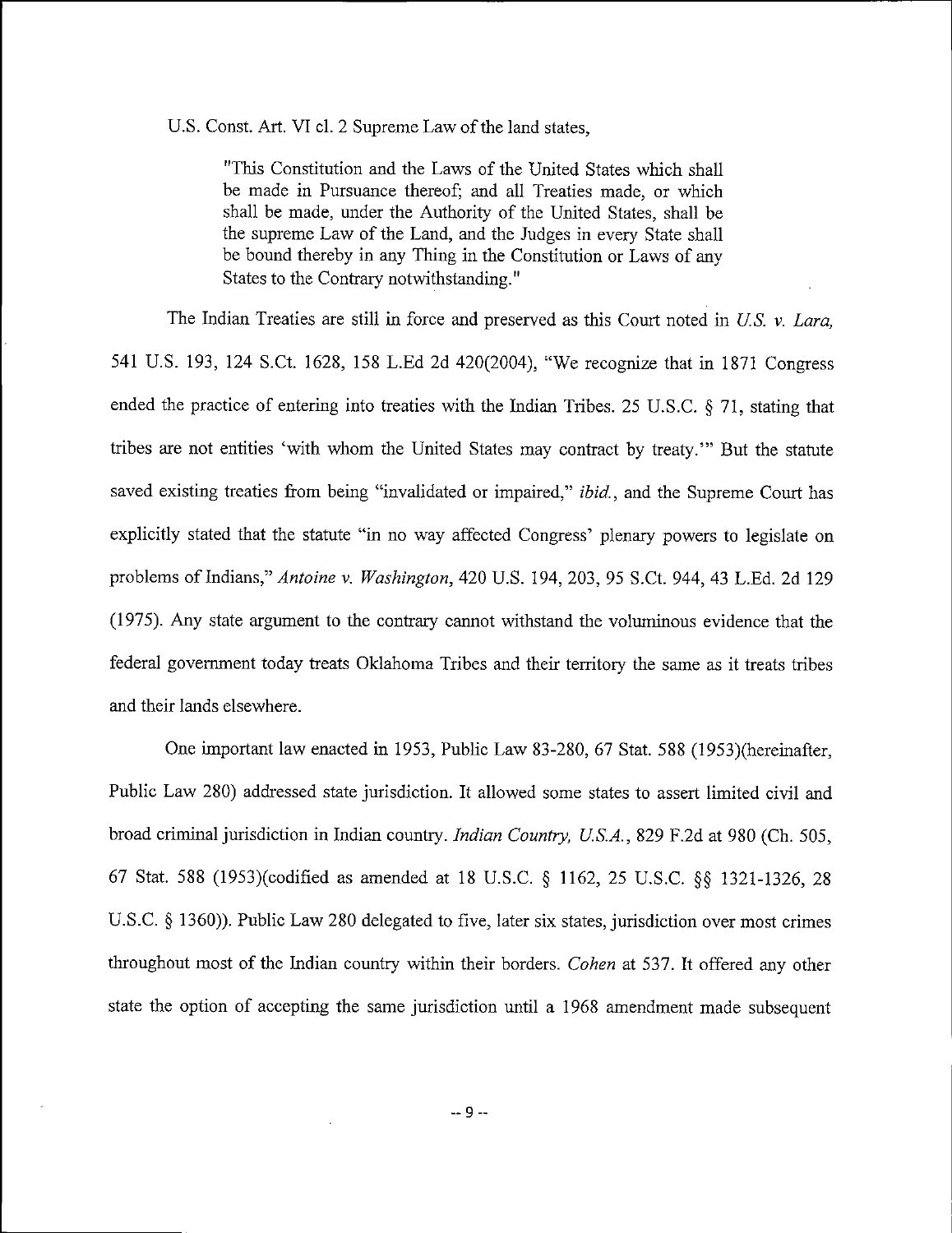assumptions of jurisdiction subject to Indian consent. *Id.* at 537-538; see 25 U.S.C. §§ 1321(a), 1322(a) & 1326.

The State of Oklahoma apparently has never acted pursuant to Public Law 83-280 or *Title IV*and assumed jurisdiction over the Indian country within its borders. See *Confederated Bands ofthe Yakima Indian Nation* v. *Washington,* 550 F.2d 443 (9th Cir. 1977) at note 3. Quoting *State* v. *LittleChief* 573 P.2d 263, 1978 OK CR 2 (OCCA). The *LittleChief* court also stated that a determination of issue by United States federal district court judge was binding on the State unless and until determination was overturned by a United States Court of Appeals or this Court, in view of the fact that issue involved construction and application of federal statutes. *Civil Rights Act of 1968 §§ 401-4061,* 25 U.S.C.A. §§ 1321-1326. When Oklahoma became a state, *Proclamation of November 16, 1907, 35 Stat. 2160-2161, it was already well settled that the* authority of the United States to prosecute crimes not committed by or against Indians on reservations ended at statehood. *United States v. McBratney*, 104 U.S. 621, 624 (1881); *Draper v. United States,* 164 U.S. 240 (1896).

Despite having no legal basis, federal and state officials acted as if statehood also marked the end of federal authority over prosecution of all crimes by or against Indians in Indian country under the General Crimes Act and on reservations under the Major Crimes Act. This viewpoint was contrary to an early Oklahoma Supreme Court decision, *Higgins v. Brown*, 94 P.2d 703, 730 (1908). Although *Higgins* did not involve claims that the crime occurred on a reservation, it provided guidance regarding any future cases involving Indian country jurisdiction. The Court found that § 1628 of the Enabling Act was intended to vest in the federal courts the continued prosecution of criminal cases of a federal character and to continue in the state courts, the prosecutions of a local or municipal character. *Id.* at 725.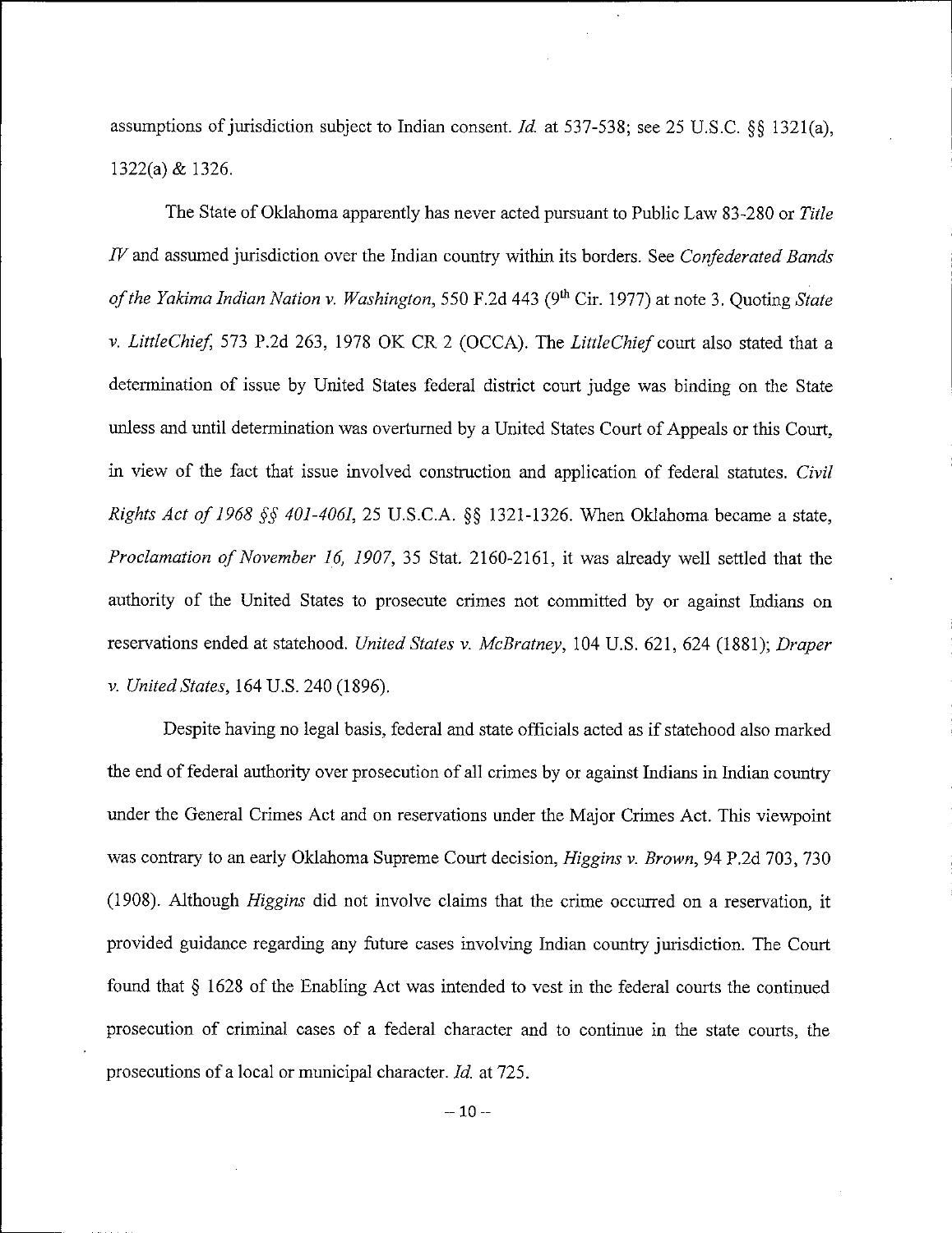It accordingly found that prosecutions under a general law relating to crimes against the United States of which a federal court would have had jurisdiction even had the crime been committed within a state, were to be transferred to the federal courts. *Id.* at 725. See also *Ex parte Buchanen,* 94 P. 943, 944-945 (Okla. Crim. App. 1908); *Exparte Curlee,* 95 P. 414 (Okla. Crim. App. 1908)(of course, non-pending actions of a federal character would necessarily vest in the United States courts in the other states.) A few years after these Oklahoma decisions, the Supreme Court ruled that **Oklahoma statehood did not change the Indian country status of lands in Indian territory or the applicability offederal criminal laws on those lands.** *United States* v. *Wright*, 229 U.S. 226 (1913).

In *Wright*, the United States charged the defendant in Federal Court in Oklahoma for violation of Rev. Stat. § 2139, which prohibited introduction of liquor into Indian country. *Id.* at 226-227. The Supreme Court concluded that § 2139 was applicable to Indian country throughout the states and territories generally, and that the Enabling Act did not repeal its applicability in Oklahoma. *Id.* at 238; See also *United States Exp. Co.* v. *Friedman,* 191 Fed. 673, 678-679 (8th Cir. 1911)(rejecting broad contention "Indian Territory ceased to be Indian country upon the admission of Oklahoma as a state"); and *Southern Surety Company* v. *State of Oklahoma*, 241 U.S. 582, 585-586 (1916)(The test of the jurisdiction of the state courts was to be the same that would have applied had the Indian Territory been a state when the offenses were committed.)

When a crime occurs in Indian County and is alleged to have been committed by an Indian, the jurisdiction is exclusively federal. 18 U.S.C. § 1153. Any state court conviction of a defendant involving an Indian or a crime in Indian country is rendered without jurisdiction and is, therefore, void *ab initio. State* v. *Klindt,* 782 P.2d 401, 403 (Okla. Crim. App. 1989) (nothing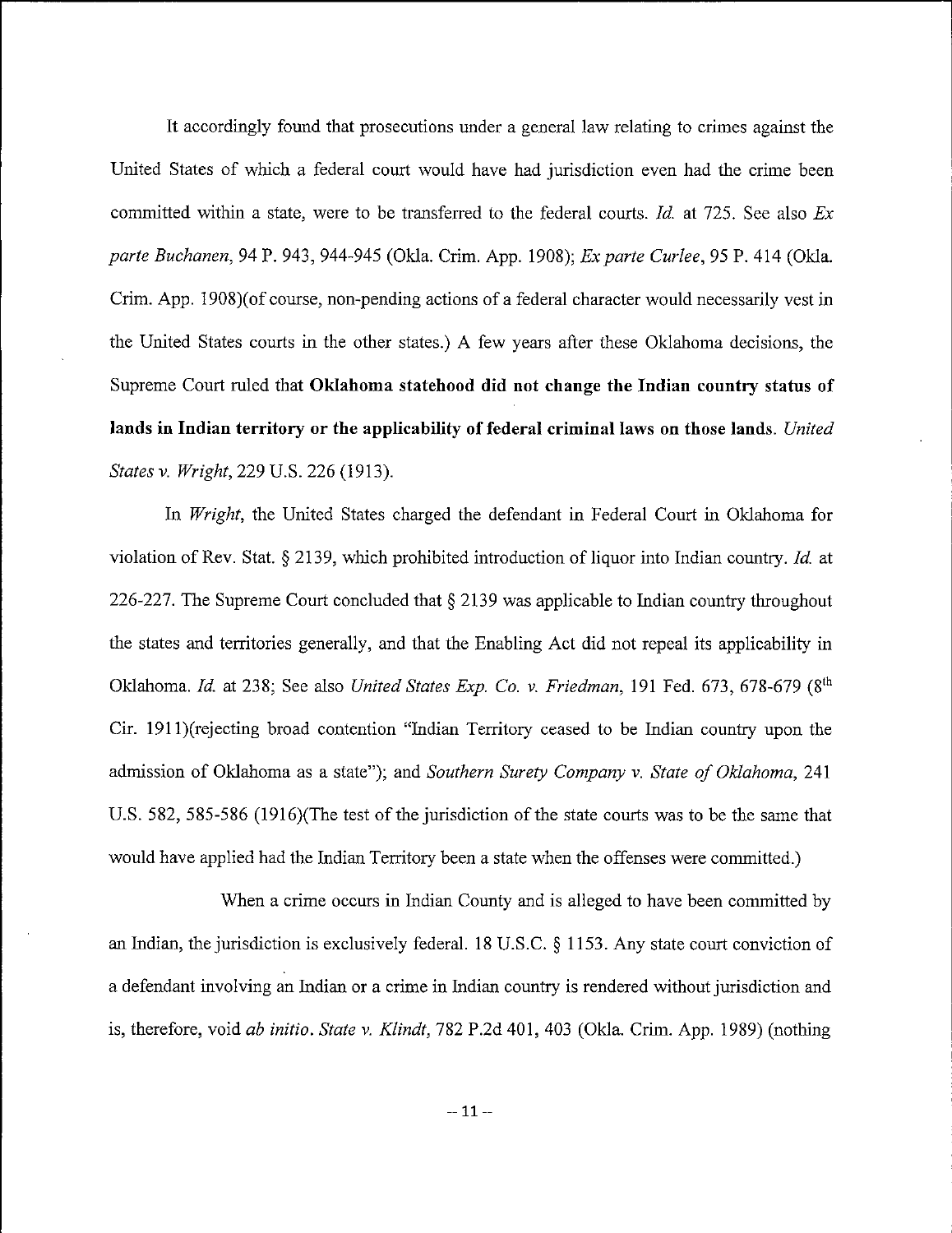that "the State of Oklahoma does not have jurisdiction over crimes committed by or against an Indian in Indian country").

The Major Crimes Act is the jurisdictional statute at the heart of this case. It applies to enumerated crimes committed by Indians in "Indian country." When the Major Crimes Act applies, jurisdiction is exclusively federal. *Negonsott v. Samuels*, 507 U.S. 99, 103 (1993) ("[Fjederal jurisdiction over the offenses covered by the Indian Major Crimes Act is exclusive of state jurisdiction." (quotations omitted)); *United States v. Sands*, 968 F.2d 1058, 1062 (10<sup>th</sup> Cir. 1992) ("The State of Oklahoma does not have jurisdiction over a criminal offense committed by one Choctaw Indian in Indian country."); *Cravatt v. State,* 825 P.2d 277, 279 (Okla. Crim. App. 1992) ("[Qjuite simply the State of Oklahoma does not have jurisdiction over crimes committed by or against an Indian in Indian country." (quotations omitted)). "The policy of leaving Indians free from state jurisdiction and control is deeply rooted in the Nation's history." *Rice* v. *Olson,* 324 U.S. 786, 789 (1945) (citing *Worcester* v. *Georgia,* 31 U.S. (6 Pet.) 515 (1832)).

## **Conclusion**

The District Court of Garvin County along with the OCCA has denied Mr. Stone relief relying on cases that never justify the legal questions of Federal law that specifically address Subject Matter Jurisdiction. The State of Oklahoma is simply delaying the inevitable by denying applications for post-conviction that argue subject matter jurisdiction, by simply stating that retroactivity cannot be applied. At first, the State of Oklahoma argued that congress essentially disestablished the reservations at statehood, then later went on to argue, in other application denials, that retroactivity does not and cannot apply to the *McGirt* analysis. Since the State of Oklahoma never enacted Public Law 280, jurisdiction to prosecute crimes committed by